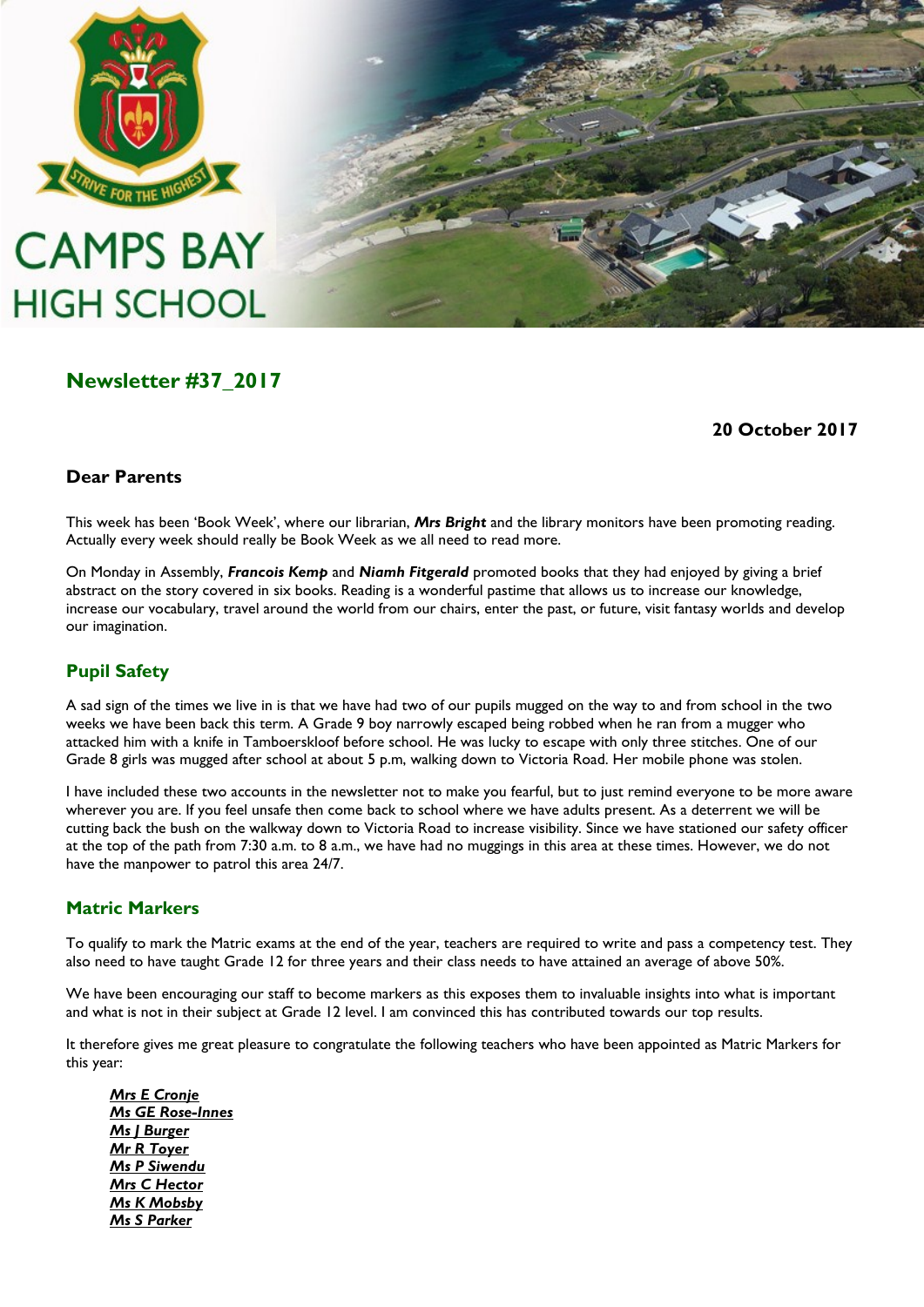*Ms T Boot Mr J Becker Ms D Samu Ms L Terry Mr R Mileham Ms J Horsfield Mrs J Parsons Mrs Y Moopelwa Mrs N Cross*

### **Pupil Achievements**

Well done to *Francois Kemp*, (Grade 9) who came 38th in the Junior Maths Olympiad in South Africa. This is an incredible achievement.

Congratulations to *Lochlan Williamson* who won the Llandudno Squash club Junior Squash Championships last week. Well done!

#### **Bereavements**

We were sad to learn that a former staff member, *Margie Fisher* passed away on the 24/09/2017. Margie was our "cook" for many years. She will always be remembered for her amazing roast chicken. She retired about seven years ago.

#### **Notification Of Budget Meeting And AGM**

**DATE:** 15 November 2017

**PLACE:** School Hall

**TIME:** 6:30 pm

All parents are reminded of the Budget meeting and AGM that will be held on the above date. The proposed school fee increase is 8.5% which would translate into a 2018 School Fee of **R33 350**. The proposed budget can be viewed at school from 20 October 2017.

Note: The first notification of this meeting was on the 28<sup>th</sup> September 2017 when the 4<sup>th</sup> Term calendar was released with the third term report.

#### **Exam Timetable And Content**

Your children will have received their Test and Assignment Calendars in the course of the week. These are available for download on the Camps Bay High School Website as well.

#### **Summer Sports**

A reminder that the Summer sporting codes have re-started. We have learnt that some of the Northern Suburb schools have stopped Swimming and Water Polo as their pool levels are now too low. Fortunately we are able to fill our pool from our borehole water and so these disciplines will continue.

#### **The Week Ahead**

| $19 - 22$ October 2017 :  | Prefect Camp at Elgin                               |
|---------------------------|-----------------------------------------------------|
| Monday 23 October 2017:   | Matric Finals start with German and other languages |
| Tuesday 24 October 2017:  | All Matrics write English Paper I                   |
| Saturday 28 October 2017: | Staff Planning Day                                  |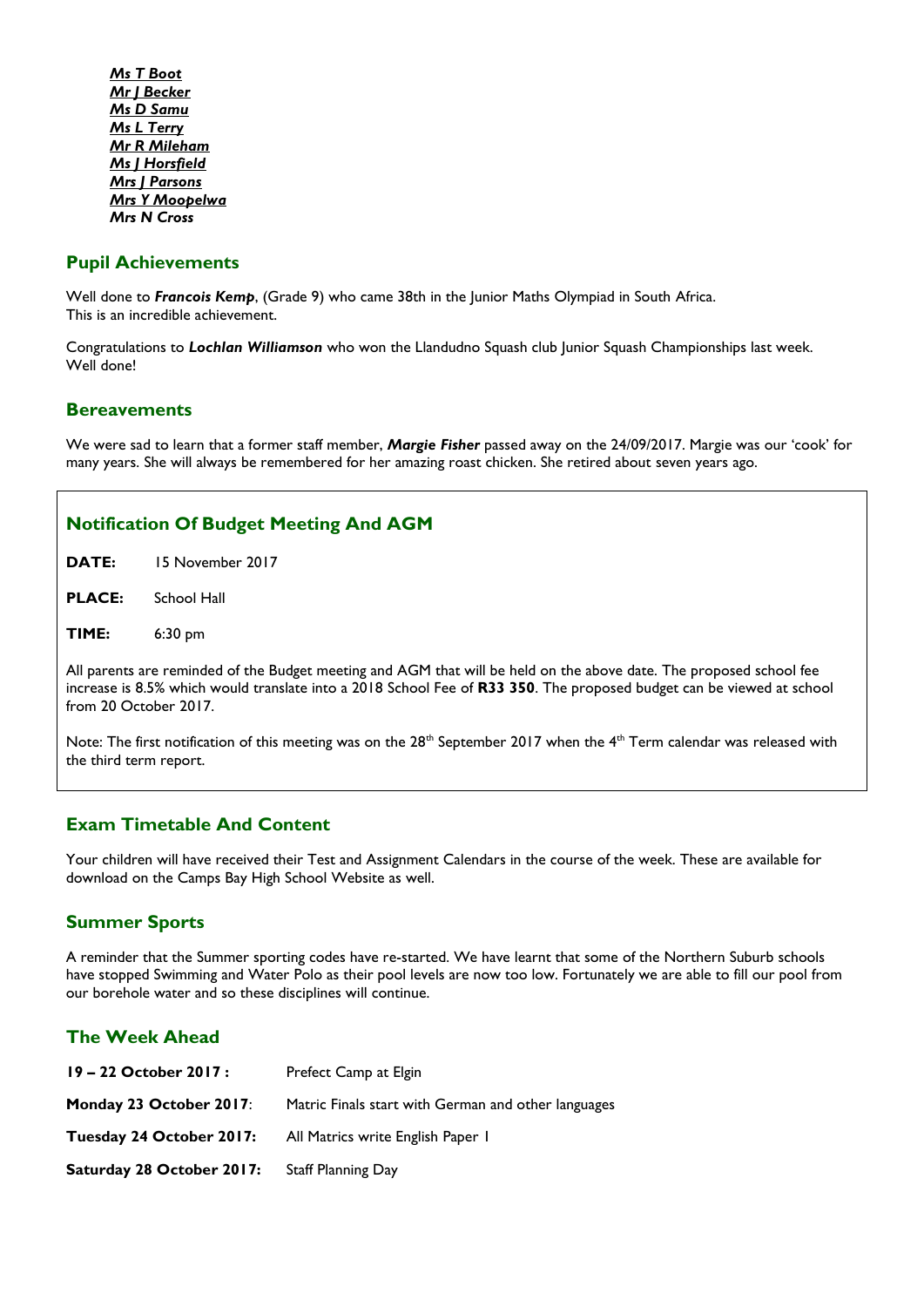# **Get Ahead Programme (GAP)**

**Extra classes** offered after school for free.

|                 | <b>MONDAY</b> | <b>TUESDAY</b>                     | <b>WEDNESDAY</b> | <b>THURSDAY</b>      | <b>FRIDAY</b> |
|-----------------|---------------|------------------------------------|------------------|----------------------|---------------|
| <b>GRADE 8</b>  | Eng (BA)      | Maths (CF)                         | Afr (EC)         | Afr (RT)             |               |
| <b>GRADE 9</b>  | Eng (BA)      | Maths (OV)                         | Afr (EC)         | Afr (RT)             |               |
| <b>GRADE 10</b> | Maths (LM)    | CAT (GR)                           | Afr (RT)         | Eng (BA)<br>Afr (EC) |               |
| <b>GRADE II</b> | Eng $($ H $)$ | Maths (LM)<br>CAT (GR)<br>Afr (EC) | Afr (RT)         |                      |               |
| <b>GRADE 12</b> |               | Eng $($ H $)$                      |                  |                      |               |

Have a good weekend.

Yours sincerely

#### *David De Korte* **PRINCIPAL**

## **Clothing Shop**

Due to the positive response last year, the Clothing Shop will run a pre-order system for new and existing students of the Prep, Primary and High Schools.

The benefits are:

- 1. Avoid long queues. Pre-ordered customers have a dedicated, faster queue.
- 2. Choose when is most convenient for you to collect and pay.
- 3. The entire set of uniform is pre-packed. No time spent searching or selecting.
- 4. Budget friendly. You are invoiced in advance and know exactly how much money is due.

Simply complete the attached Pre-Order Form (which can also be downloaded from the Camps Bay High School website) and return it via e-mail to the Clothing Shop before the deadline.

Your invoice will be e-mailed back to you and your child"s uniform packed and stored. You may EFT the money or pay cash or by credit card on the day of collection.

The idea is to make the process of purchasing uniform as pain-free as possible. The feedback from parents who pre-ordered last year was overwhelmingly positive, so please take advantage of this service.

Please direct questions or feedback to *Vanessa Miller* on **021-438-1507** or [cshop@campsbayhigh.co.za.](mailto:cshop@campsbayhigh.co.za)